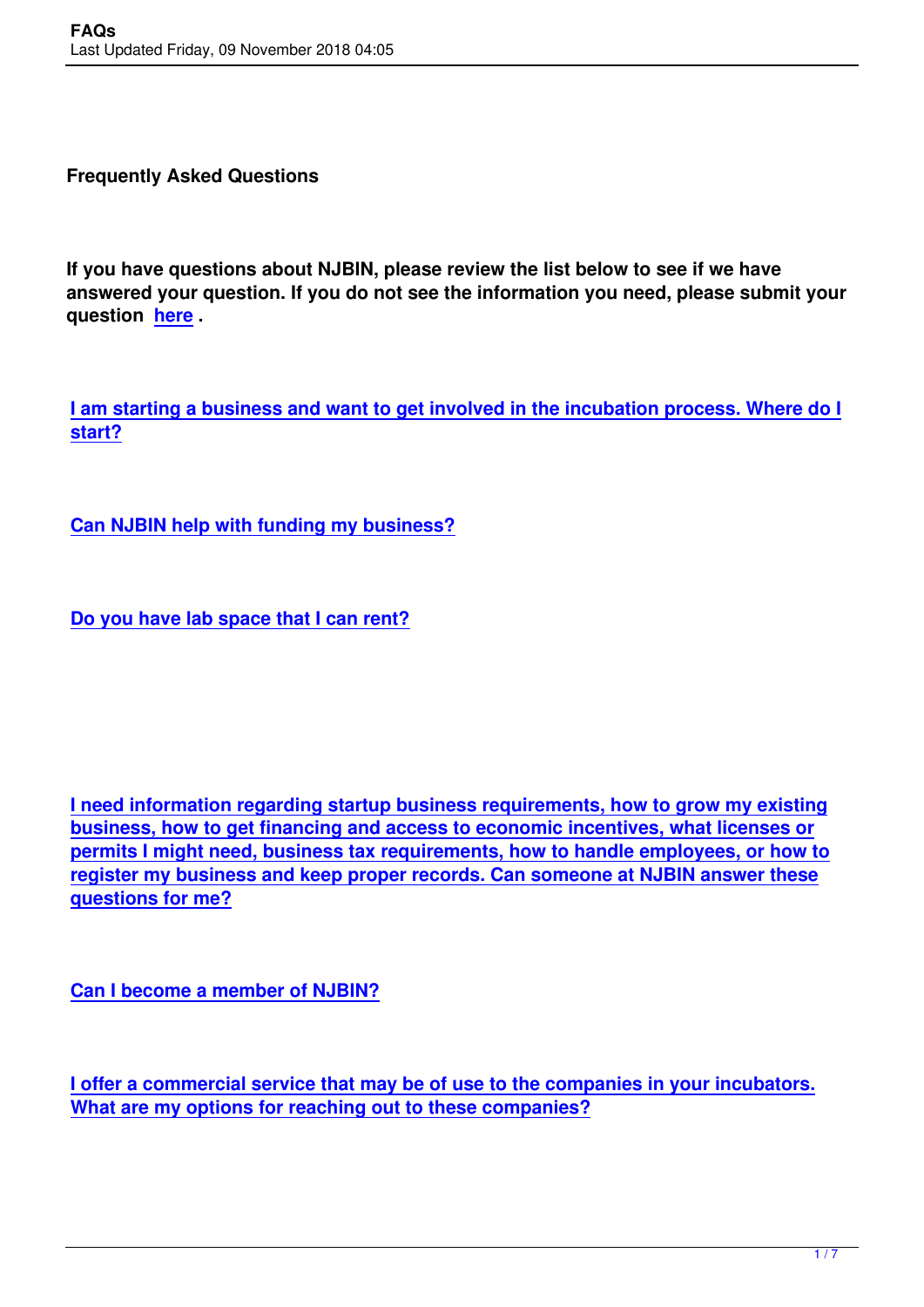**I offer a professional service and would like to offer this to incubator clients on a pro-bono basis. How do I go about doing this?**

**Can I advertise in your B2B directory?**

**I am researching the possibility of starting a business incubator in New Jersey. Can you help?**

**Are there any incubators that have trains to New York City within walking distance?**

**I am starting a business and want to get involved in the incubation process. Where do I start?**

You should first identify which incubator(s) you are interested in and then contact them directly.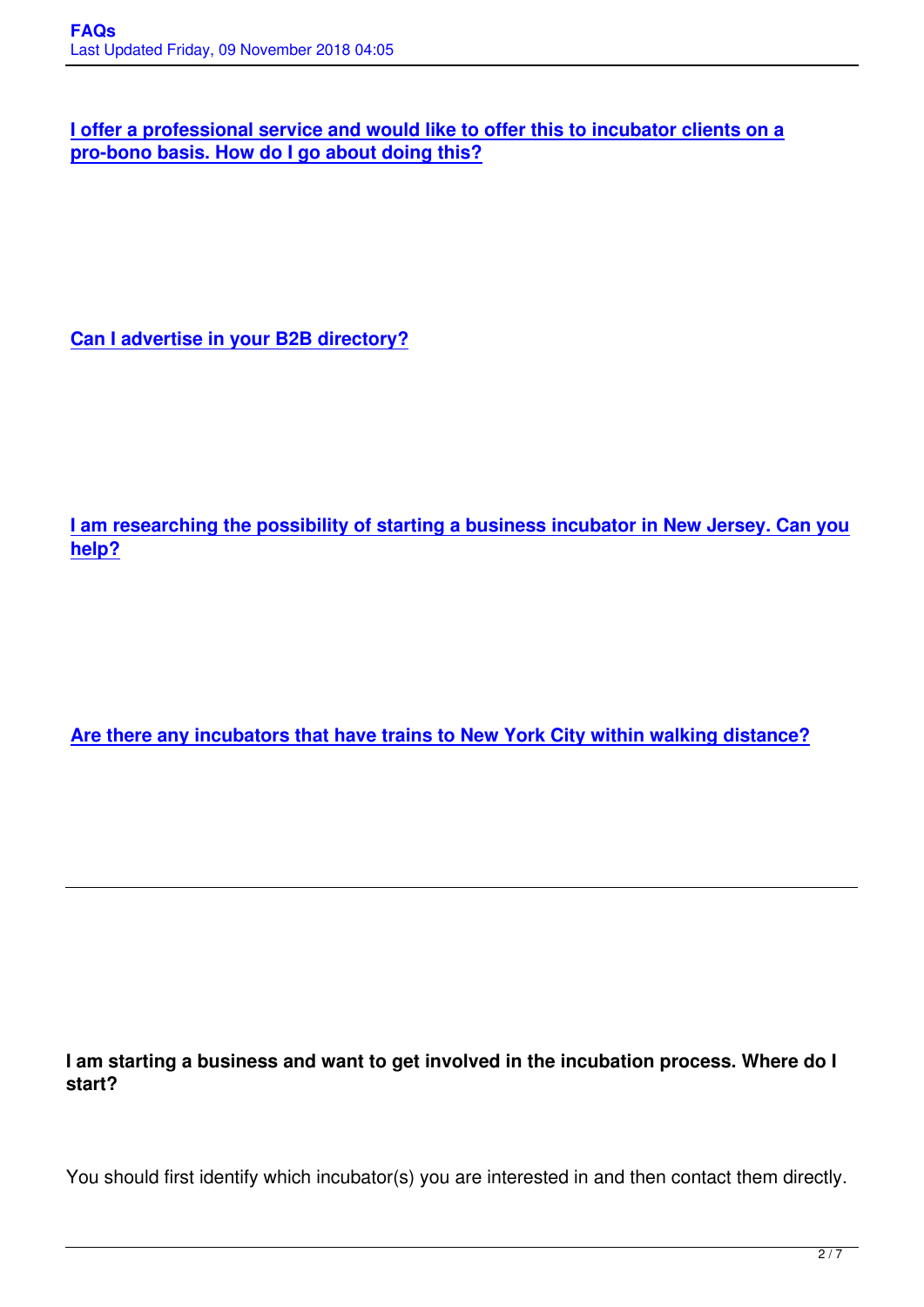Each incubator is run independently and has its own focus regarding types of businesses admitted and services delivered. To review details about all of the incubators, follow the links listed on the bottom right side of our homepage, www.njbin.org. Each link takes you to a page with a brief summary of the incubator and includes a link to the incubator's website. to

Return to top.

# **Can NJBIN help with funding my business?**

NJBIN does not provide funding for companies in its incubators. Each incubator individually provides mentoring that incudes teaching companies how and when to pursue investors. JuiceTank invests in its affiliated companies and the Enterprise Development Center makes small loans to its affiliated companies.

## **Do you have lab space that I can rent?**

Yes, the following incubators offer lab space. Some focus on specific types of startup businesses, so you should review their website first and then directly contact the incubators that may be a fit for you:

The Commercialization Center for Innovative Technologies http://bit.ly/CCITNB in North Brunswick (contact Donald Shatinsky, dshatinsky@njeda.com , 732-839-1880)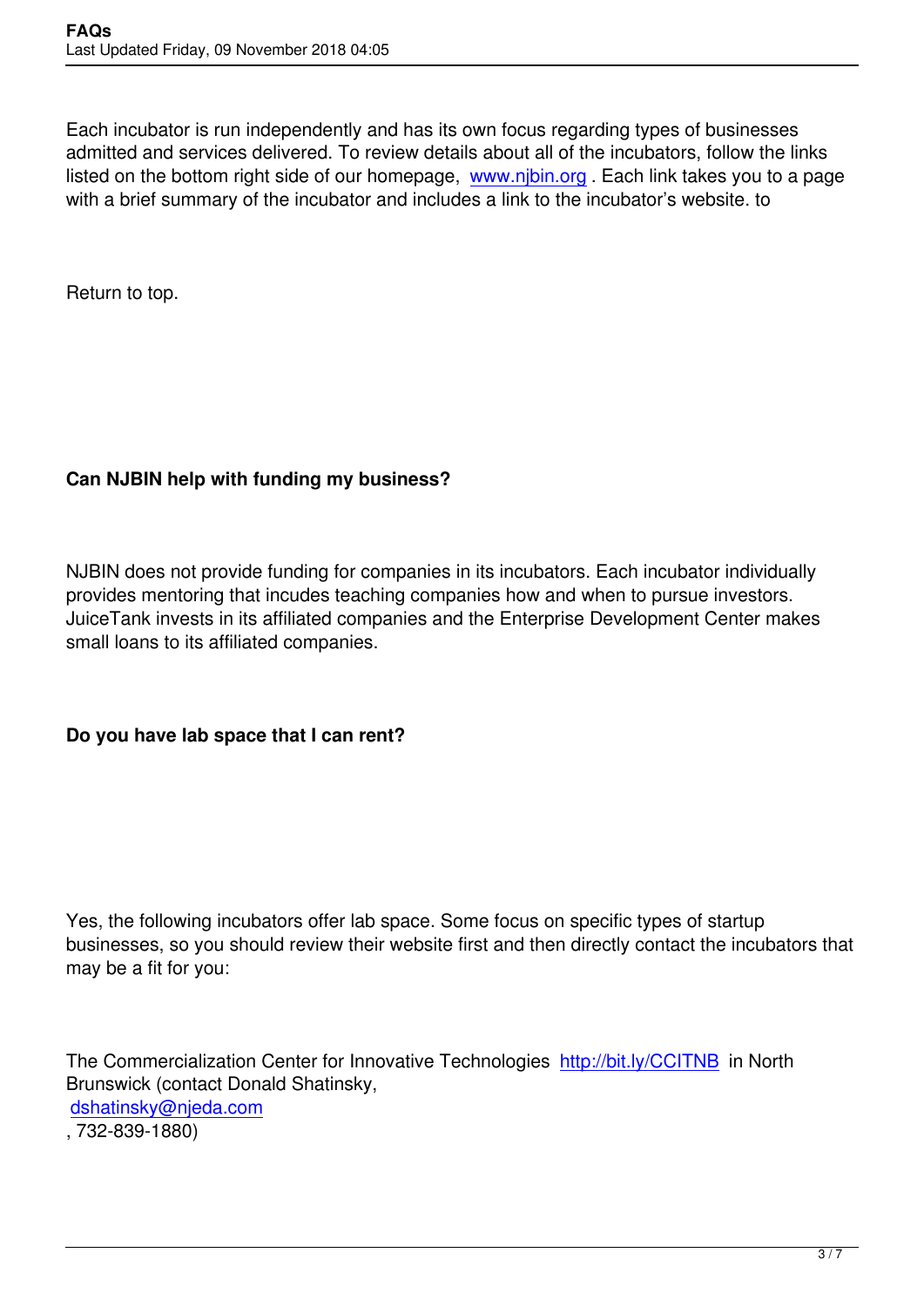Picatinny Innovation Center http://www.picinnovation.org/ in Dover (contact Mark Merclean, m merclean@ccm.edu , (973) 442-6400)

Rohrer Business Incubator http://bit.ly/NJBINRohrer in Mullica Hill (contact Steve Kozachyn, k ozachyn@rowan.edu , (856) 256-4126)

The Rutgers EcoComplex http://ecocomplex.rutgers.edu (contact Serpil Guran, Ph.D., guran @aesop.rutgers.edu , 609-499-3600 x225).

**I need information regarding startup business requirements, how to grow my existing business, how to get financing and access to economic incentives, what licenses or permits I might need, business tax requirements, how to handle employees, or how to register my business and keep proper records. Can someone at NJBIN answer these questions for me?**

NJBIN recommends that entrepreneurs with general questions such as these visit the website of the New Jersey Business Action Center at http://www.nj.gov/njbusiness or call them at 866-534-7789.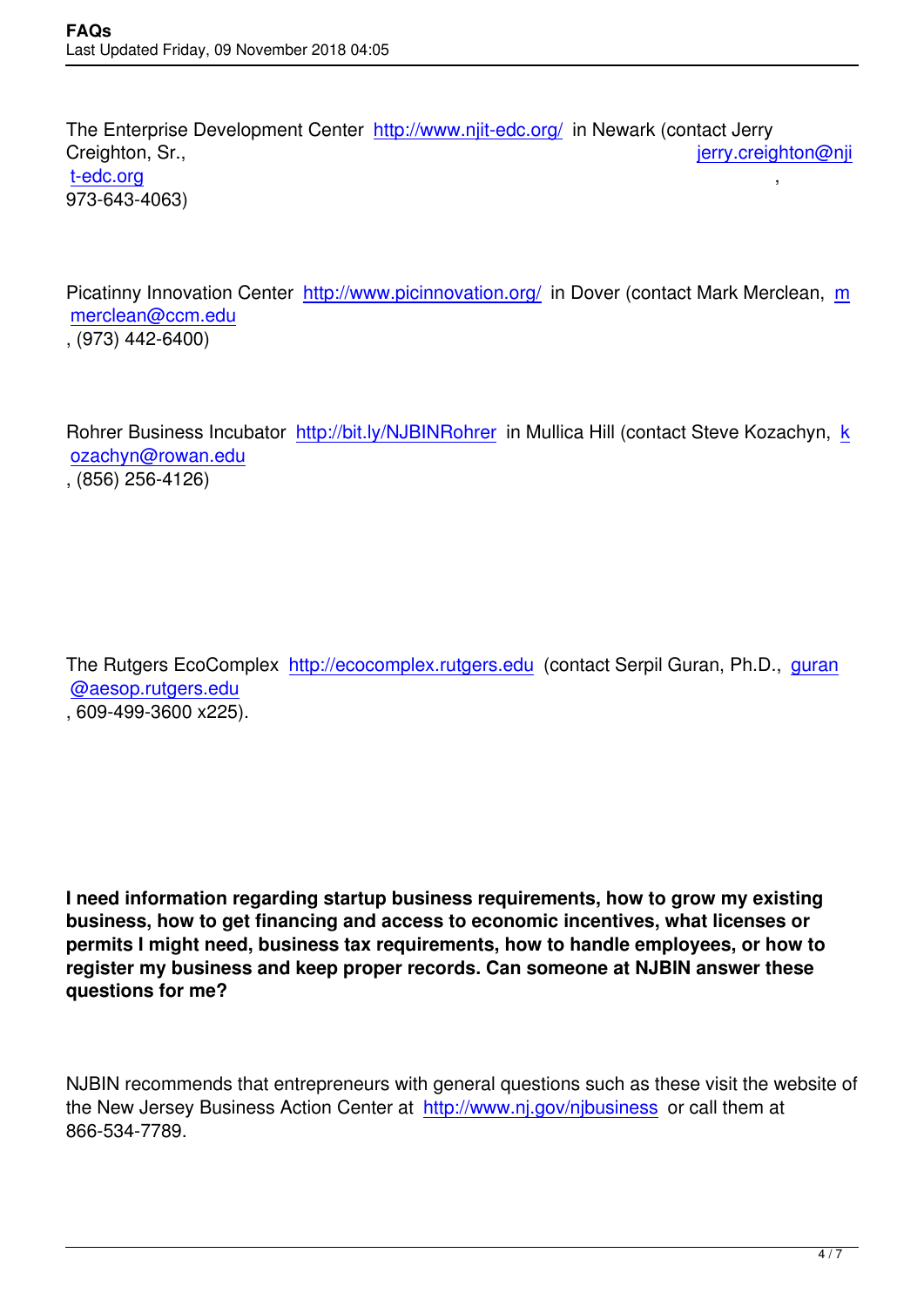There are two types of NJBIN members:

1) **Full Member:** Any incubator located in New Jersey that has applied and been approved by a simple majority of the Full Members. There are currently 14 Full Members.

2) **Associate Member:** Any organization interested in starting an incubator program in the state of New Jersey that has applied and been approved by a simple majority of the Full Members. Associate Members are non-voting members.

If you are a businessperson who is interested in becoming affiliated with an incubator, either as a resident or virtual company, you should directly contact the incubator in which you are interested. You would be a client of the incubator, but not a member of NJBIN.

#### **I offer a commercial service that may be of use to the companies in your incubators. What are my options for reaching out to these companies?**

You may want to consider these options for making contact with companies in the incubators:

1. You could purchase a quarter-page ad in our newsletter for \$250. If you want more exposure, there are also higher-priced sponsorship options. For sponsorship details or for purchasing information, go to http://bit.ly/njbinsponsor.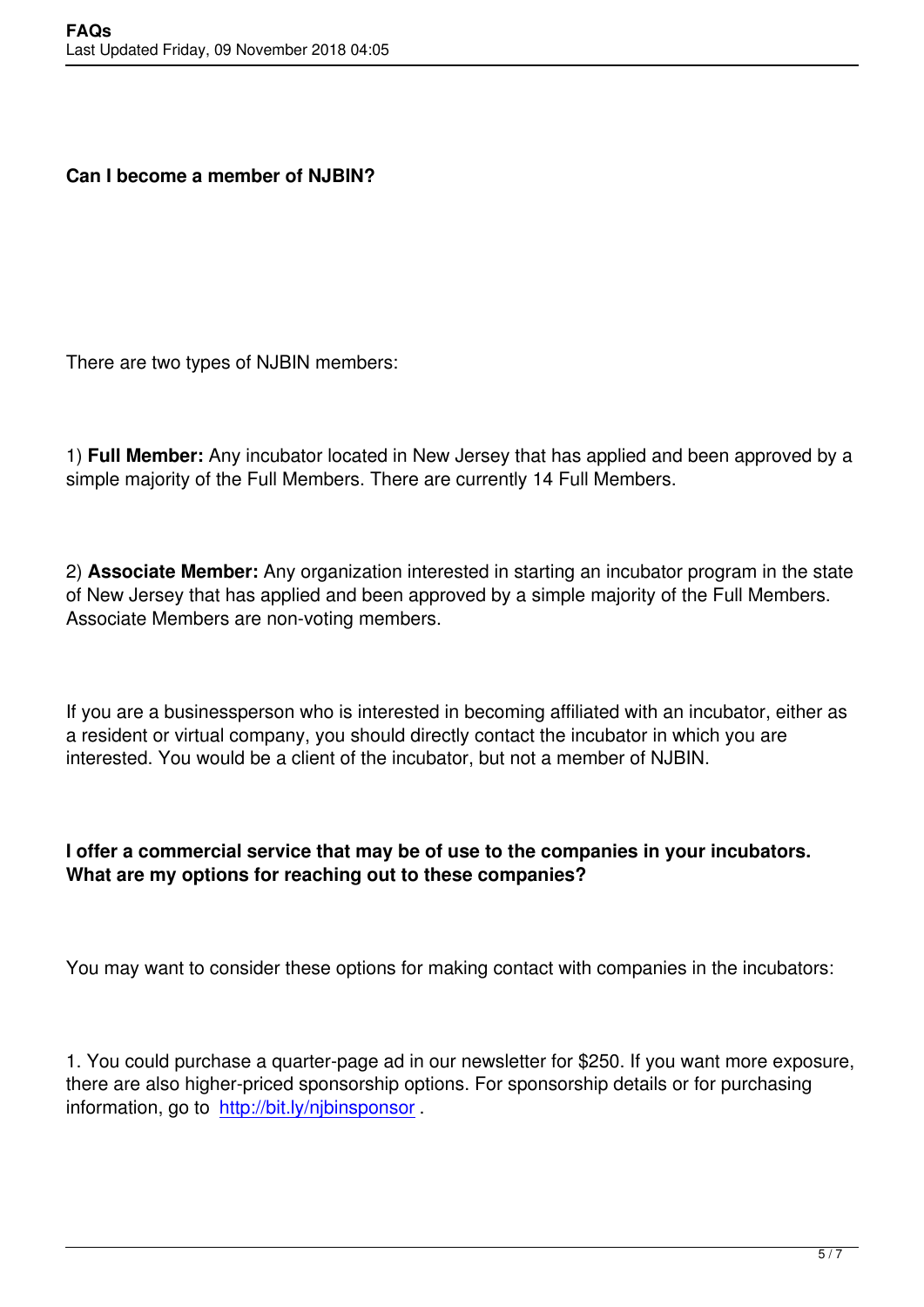2. You could contact each of the incubators to discuss how you might offer your services to their companies (contact info for each incubator is listed on our homepage, www.njbin.org --just follow links at bottom right-hand side of any page on our website).

3. Some of the incubators list their clients online, and you could contact them directly. Follow the link mentioned in #2 and visit the incubator's website to find out if they have client lists.

#### **I offer a professional service and would like to offer this to incubator clients on a pro-bono basis. How do I go about doing this?**

Our incubator directors develop strong networks with people who offer professional services that would benefit incubator clients, and frequently invite these professionals to mentor entrepreneurs in the incubators. These invitations are the result of person-to-person relationships, so the best advice is for you to get to know the incubator directors and tell them that you are interested in offering your services. To find out the contact person for each incubator, go to the bottom right side of our homepage (www.njbin.org) and follow the link to information about each incubator.

### **Can I advertise in your B2B directory?**

The B2B Directory is only for NJBIN companies (incubator tenants or virtual clients) to contact each other. Non-incubator companies cannot be listed in the directory.